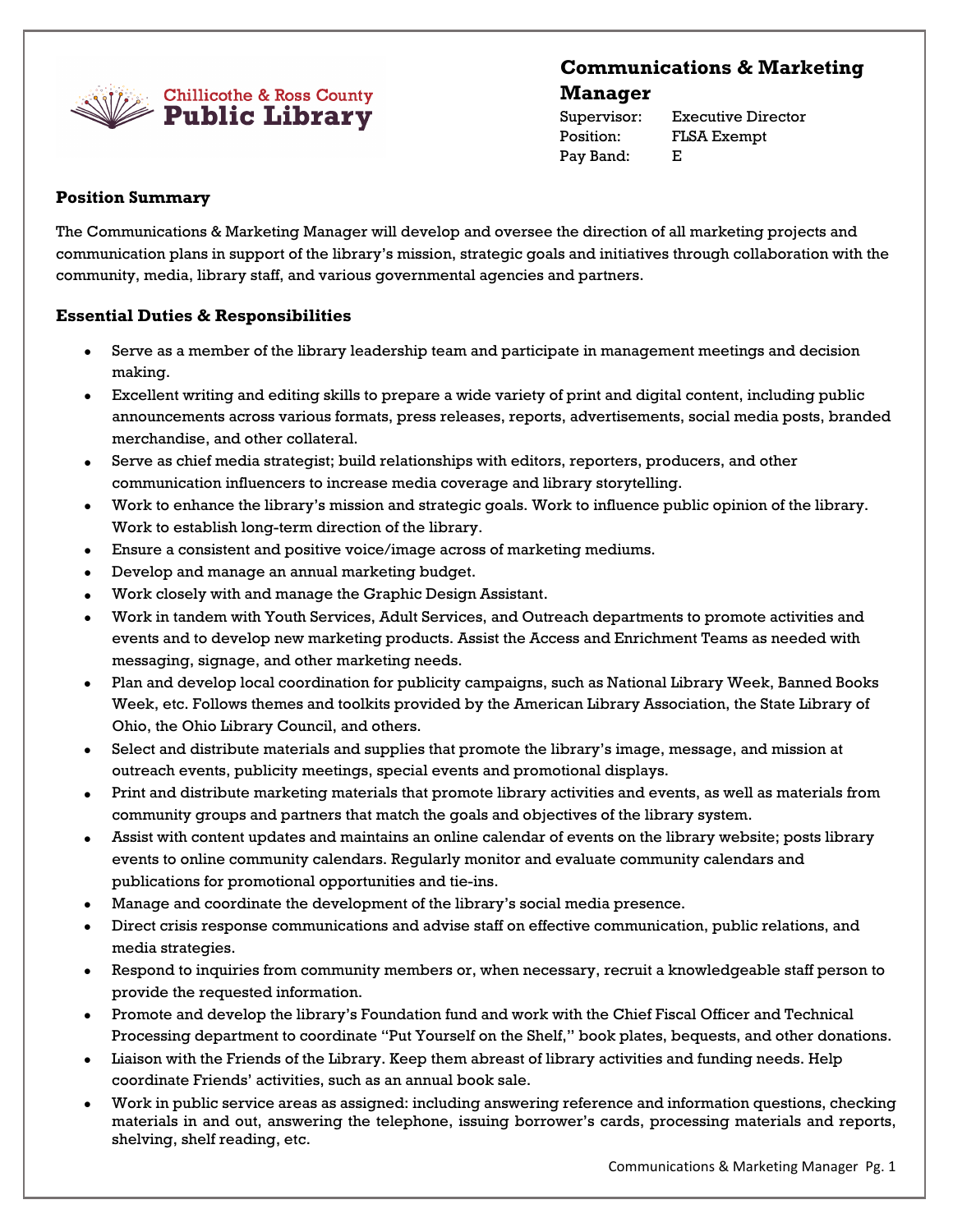- Keep the Executive Director abreast of community events and information.
- Perform related duties as assigned.

## **Qualifications**

- Bachelor's degree in public relations, marketing, communications or other relevant education.
- Two years library experience, or equivalent public service and/or nonprofit experience.
- Ability to work with diverse groups while representing the library.
- Maintain composure and professional conduct during times of stress.
- Ability to communicate effectively, verbally and in writing.
- Deep understanding and appreciation of the library's role in the community.
- Highly organized with strong planning skills.
- Ability to work independently and collaboratively.
- Ability to work with and address the needs of donors, potential donors, staff and administration. Ability to maintain privacy and confidence.
- Valid driver's license.
- Must successfully pass a criminal background check.

#### **Supervisory/Management Responsibilities**

Hire, train, supervise and evaluate assigned staff within the Marketing department.

Responsible for library in the absence of a Director.

#### **Interaction**

Frequent interaction with library employees, patrons, agencies, community partners, and vendors.

## **Computer/Technology Skills/Equipment/Software Skills**

Common technology used in this position includes, but is not limited to: social media such as Facebook, Instagram, Twitter etc.; Outlook and other Microsoft products; electronic resources, SirsiDynix ILS, intranet (StaffNet), internet [\(www.CRCPL.org\)](http://www.crcpl.org/), WordPress content management, Google Drive, and other library-related software applications. Desktops and laptops with Windows, digital projectors, printers and copy machines, brochure folder, and other hardware as necessary to complete the job.

## **Travel Requirements**

Travel by automobile is required for position management responsibilities and training. Frequency of travel: Frequent

## **Physical Demands**

Ability to regularly lift/push/pull up to 50 pounds.

Often required to perform tasks at a desk for extended periods of time.

Manual dexterity and physical ability to perform essential duties requiring continual standing, reaching, bending, and walking.

Nature of work requires an ability to effectively communicate and exchange information, collect, compile, and prepare work documents operating standard business office equipment.

## **Work Environment**

Majority of the work performed in a general office/library setting.